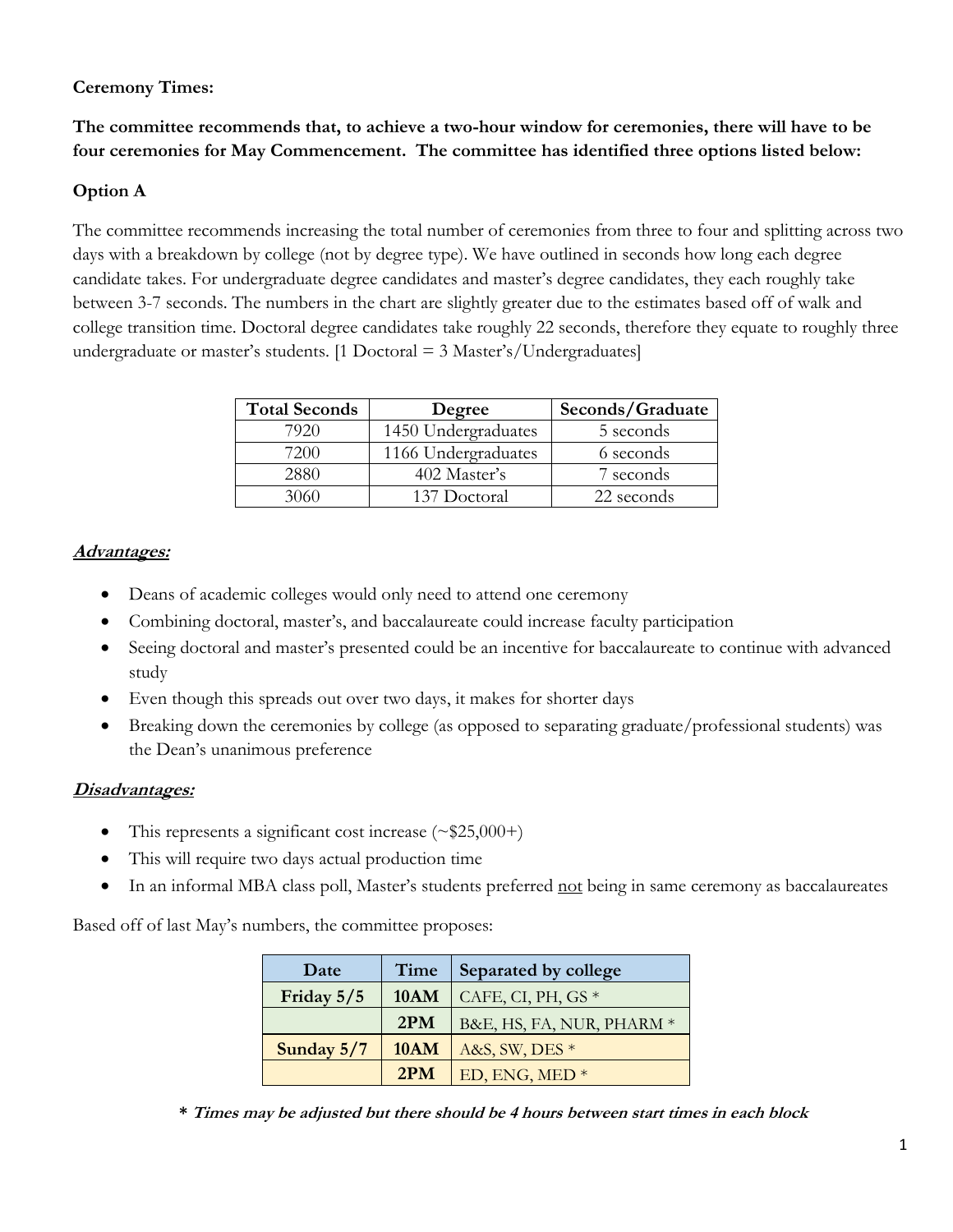The breakdown on numbers using last May's participation count is shown below:

## **Ceremony Breakdown Proposal**

|                                              |                       |                 | $1D = 3M/U$     |                |              |                |
|----------------------------------------------|-----------------------|-----------------|-----------------|----------------|--------------|----------------|
|                                              |                       |                 |                 |                |              | <b>ACTUAL</b>  |
| <b>College</b>                               | <b>UNDERGRADUATES</b> | <b>DOCTORAL</b> | <b>DOCTORAL</b> | <b>MASTERS</b> | <b>TOTAL</b> | <b>COUNTS</b>  |
| College of Agriculture, Food and Environment | 366                   |                 | 6               | 26             | 398          | 394            |
| College of Arts & Sciences                   | 526                   | 32              | 96              | 28             | 650          | 586            |
| Gatton College of Business and Economics     | 400                   | 8               | 24              | 50             | 474          | 458            |
| College of Communication and Information     | 305                   | 4               | 12              | 21             | 338          | 330            |
| College of Design                            | 69                    | $\overline{0}$  | 0               | 7              | 76           | 76             |
| <b>College of Education</b>                  | 270                   | 25              | 75              | 50             | 395          | 345            |
| <b>College of Engineering</b>                | 299                   | 21              | 63              | 23             | 385          | 343            |
| College of Fine Arts                         | 66                    | 8               | 24              | 16             | 106          | 90             |
| Graduate School                              | 0                     | $\mathbf{1}$    | 3               | 3              | 6            | $\overline{4}$ |
| <b>College of Health Sciences</b>            | 86                    |                 | 6               | 34             | 126          | 122            |
| <b>College of Medicine</b>                   | $\Omega$              | 5               | 15              | 11             | 26           | 16             |
| <b>College of Nursing</b>                    | 47                    | 14              | 42              | 0              | 89           | 61             |
| College of Public Health                     | 14                    | 11              | 33              | 48             | 95           | 73             |
| College of Social Work                       | 45                    | 3               | 9               | 56             | 110          | 104            |
| <b>College of Pharmacy</b>                   | 0                     | 6               | 18              | 0              | 18           | 6              |
|                                              |                       |                 |                 |                |              |                |
| <b>Total Participating all 3 Ceremonies</b>  |                       |                 |                 |                | 3292         |                |
| <b>Undergraduate Total</b>                   | 2493                  |                 |                 |                |              |                |
| <b>Graduate &amp; Professional Total</b>     |                       |                 |                 | 941            |              |                |

- 3292 + difference in actual attendance (52 extra grad and prof) + difference in undergraduates (123) = 3467

- 3467 / 4 ceremonies = roughly 860 in each ceremony

| <b>Hypothetical Participant Count</b> |     |                                    |
|---------------------------------------|-----|------------------------------------|
| <b>1st Ceremony</b>                   | 837 | <b>CAFE, CI, PH, GS</b>            |
| <b>2nd Ceremony</b>                   | 813 | <b>B&amp;E, HS, FA, NUR, PHARM</b> |
| <b>3rd Ceremony</b>                   | 836 | <b>A&amp;S, SW, DESIGN</b>         |
| <b>4th Ceremony</b>                   | 806 | <b>ED, ENG, MED</b>                |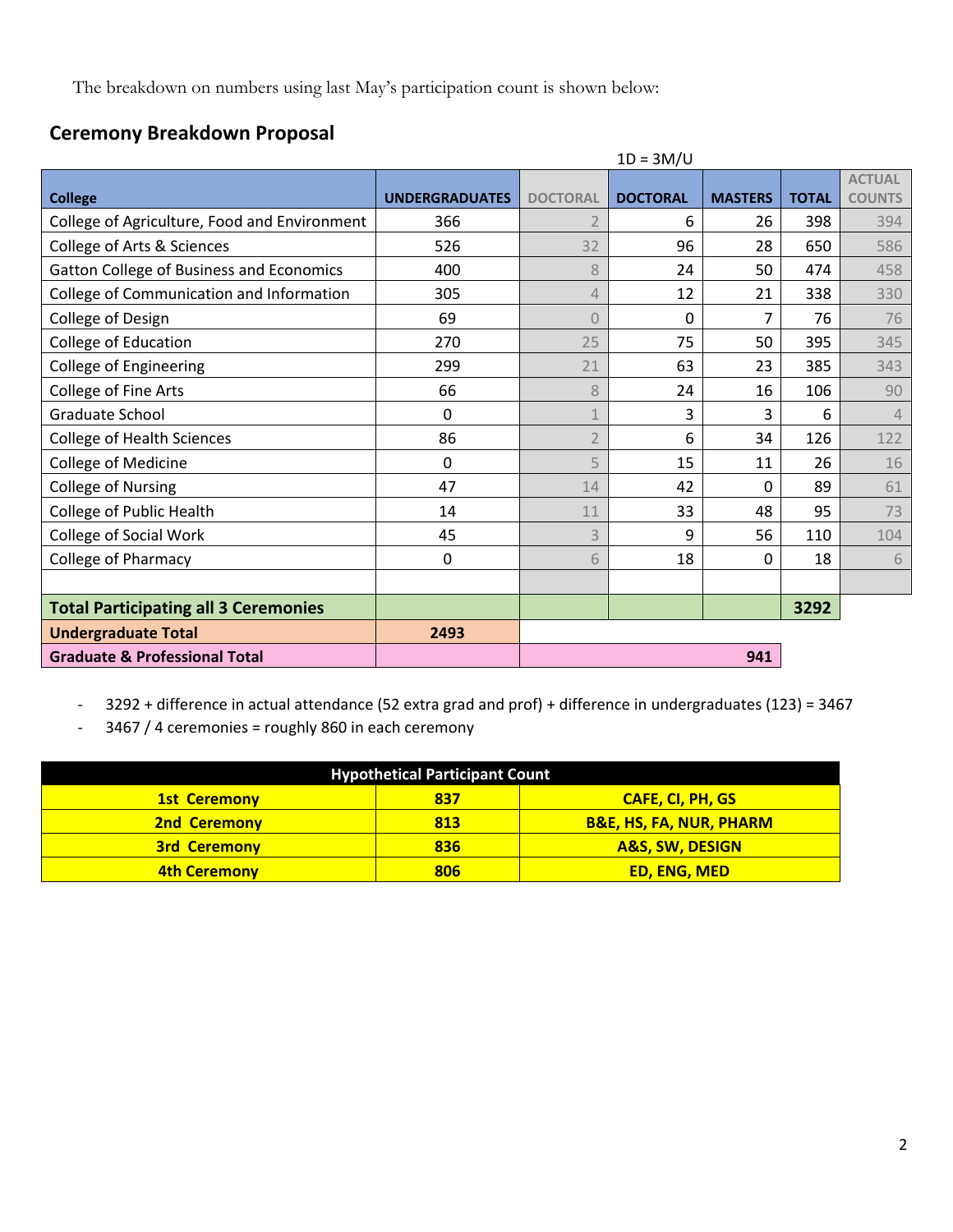# Memo to SC, Received Via Email

David & Michelle….as we discussed Friday, the Commencement Committee has recommended changing May UK Commencement Ceremony times to four (4) ceremonies split between two days. The effort is to both shorten the times of ceremonies and spread out attendance numbers (both at ceremonies, as well as for hotel availabilities) to accommodate as many persons as possible. Times of ceremonies would also be a little more accommodating for persons traveling greater distances. The Committee recommends changing days of ceremonies to two (2) days (Friday and either Sunday or Saturday) for May Ceremonies in the future.

#### **Executive Summary:**

Included in this report are the major findings, recommendations, and rationale for recent changes to the University of Kentucky Commencement activities. The following is a summarized list of additional changes for the upcoming May Commencement, with rationale included in the larger report.

#### **Staging and logistics:**

- The committee recommends reducing the number of on-stage handshakes. Removing the Board Chair and moving the dean off-stage, only the president will shake the candidate's hand on stage.
- The committee recommends additional deterrents to keep participants from leaving before the ceremony's conclusion, including, but not limited to, additional staffing at exits, public announcements, and temporary physical barriers such as rope stanchions.

## **Ceremony structure:**

- Increase the number of ceremonies from three to four and split over two days. This will make for shorter ceremonies and days, but the new structure (primarily the additional day) will increase costs and production time.
	- o Ceremonies can be broken down by college instead of by degree type. The committee believes this will improve faculty participation and deans will only need to attend one ceremony.

#### **OR**

o Ceremonies can remain separated by degree level, with one graduate and professional ceremony and three undergraduate ceremonies. The committee expects roughly the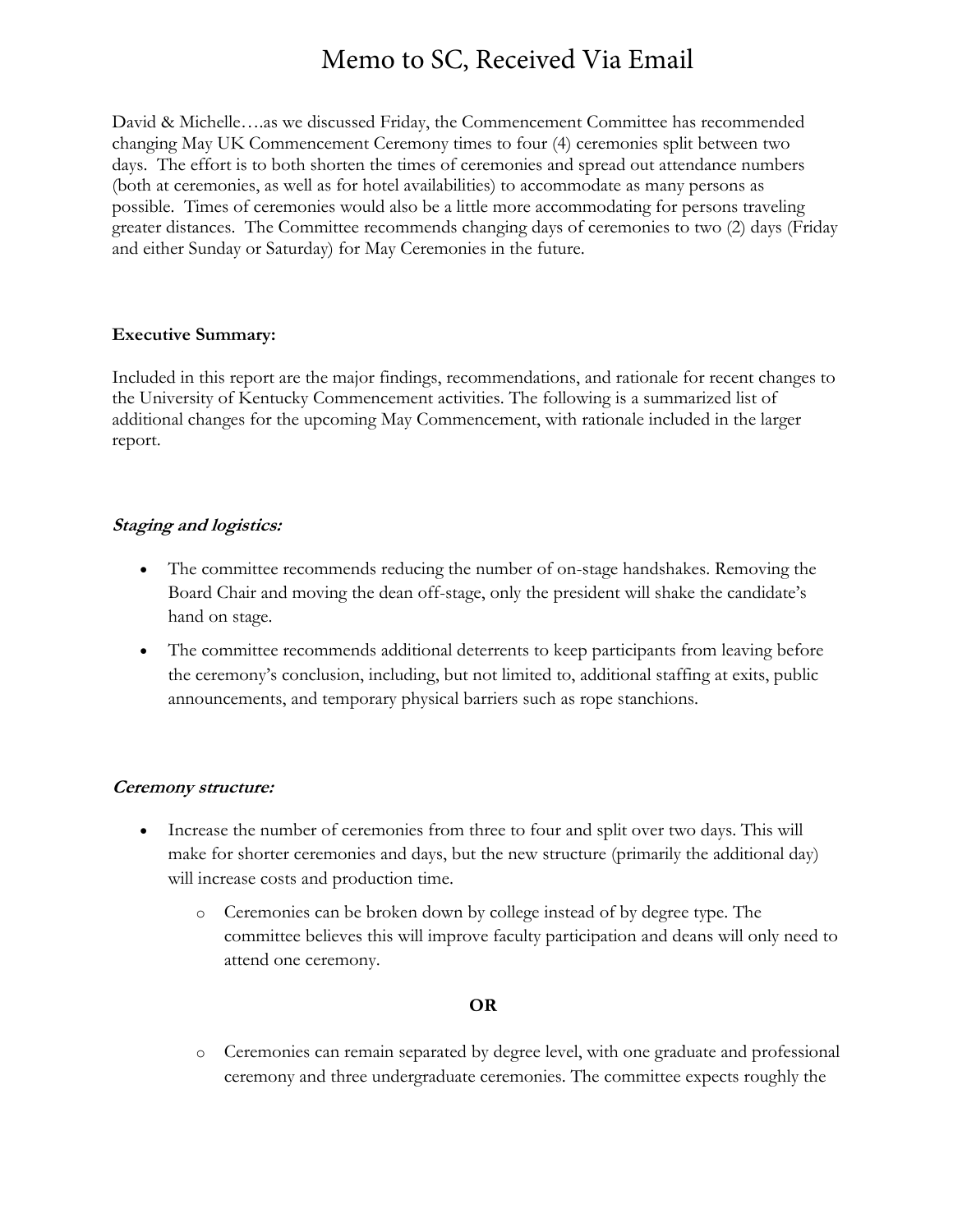same faculty participation as the current model and deans would have to attend more than one ceremony.

Rationale for each choice and participation breakdowns for each ceremony structure recommendation is included in the full report.

## **Commencement Committee Recommendation for May Ceremonies**

**Background:** The Commencement Committee is advisory to the President and university officials in all matters relating to Commencement at the University of Kentucky. In addition to their experience, the committee listens closely to students, Deans, and faculty. In making recommendations to shorten the ceremonies, the committee has looked at many scenarios, some of which are alternate formats from what has been done historically.

## **Key Considerations:**

- Commencement is the pinnacle event for Degree Candidates and in many cases the culmination of their academic career, it should mirror the value of their educational experience at the University of Kentucky.
- The opportunity for each degree candidate to have their "moment in the spotlight" is key to their experience.

## **Recommendations for Ceremony Changes:**

- The committee recommends reducing the number of handshakes on stage to preserve the candidates' spotlight while expediting the process. As a part of this change, the committee recommends that
	- o The President shakes the degree candidate's hand front and center stage.
	- o The Dean moves to either a far stage right position, or off-stage at floor level.
	- o A representative of Enrollment Management handles the logistics of diploma covers.
	- o The Senate Council Chair continues to hand diplomas to the President.
	- o There are no other official on-stage greetings.
- The committee recommends that the Student Speaker continue to be a ceremony feature, however the committee should carefully review the script to keep time allocated to a minimum (ie.3-4 minutes).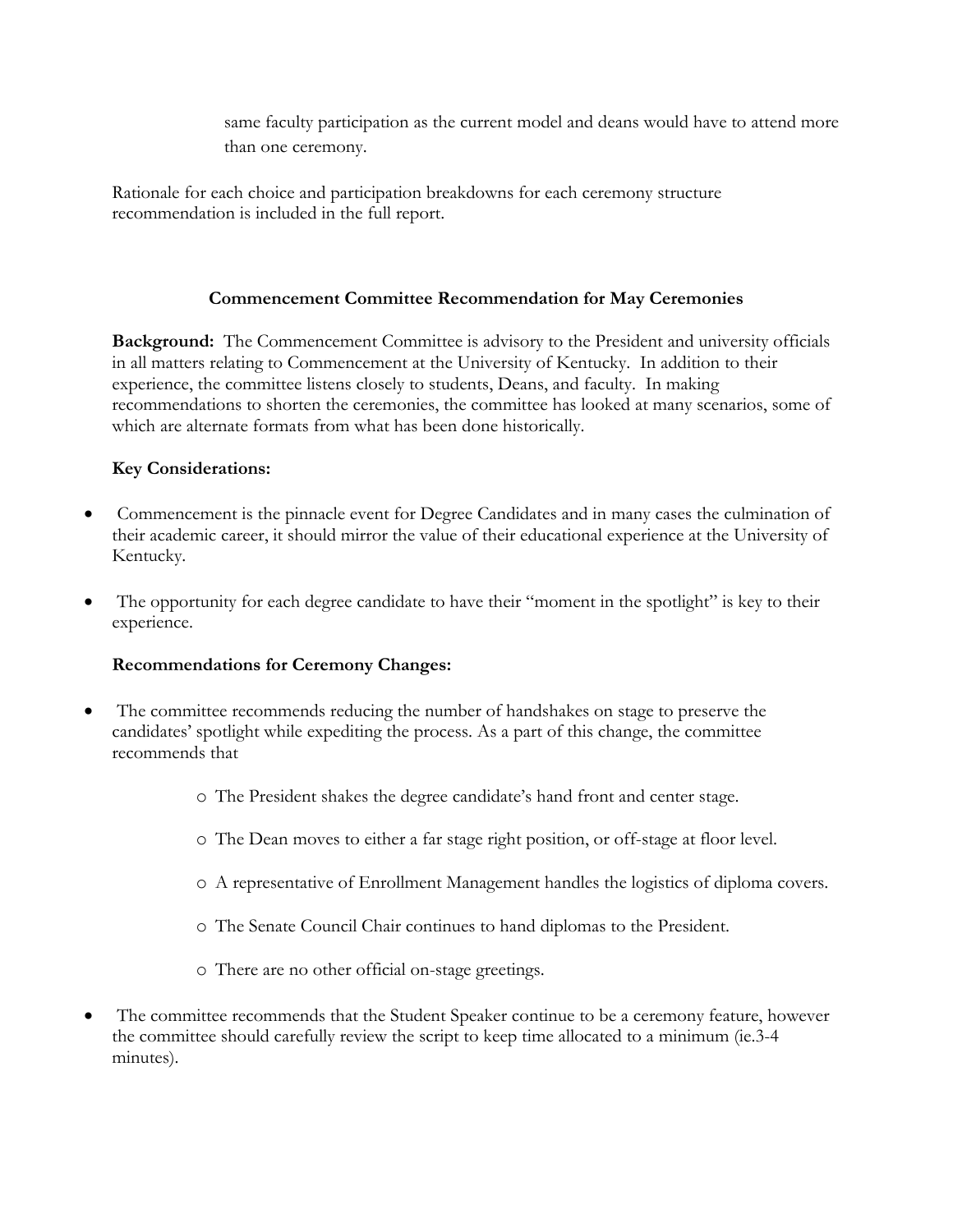The committee recommends deploying additional deterrents to keep participants at the ceremony such having announcements on screen, utilizing additional Rupp staff, and using rope stanchions and pipe and drape to hide side exit ways (only way out is center aisle), etc.

## **Recommendations for Continuations:**

- The committee recommends the continuation of the "candidate in the spotlight" on IMAG displays with the students' name and academic major on the 'lower third' of the screen.
	- o Faculty Marshals advised the committee that this is a highlight for the candidates and their friends and family.
- The committee unanimously recommends UK continue to hand out stamped leatherette diploma covers.
	- o It takes no longer to hand out these substantial tributes than any other form of document, and the committee has received positive response to such a nice memento. Previous covers were plastic and had a cheap appearance, and paper scrolls can be easily dropped during any hand off exchange.
- The committee recommends the continuation of the photography by GradImages the same as was done for the December Ceremonies.
	- o They utilized two portraits and a 'facial recognition' photo which pulled from casual/candid shots to make them available also. There was a 38-40% increase in orders with this new methodology, and it did not slow any of the lines across stage.
- The Deans consulted recommend that for Doctoral Candidates, it is extremely important to continue to "hood" candidates on stage as it represents the highest academic degree honor the institution awards. The committee concurs.

#### **Ceremony Times:**

## **The committee recommends that, to achieve a two-hour window for ceremonies, there will have to be four ceremonies for May Commencement. The committee has identified the best option as listed below:**

The committee recommends increasing the total number of ceremonies from three to four and splitting across two days with a breakdown by college (not by degree type). We have outlined in seconds how long each degree candidate takes. For undergraduate degree candidates and master's degree candidates, they each roughly take between 3-7 seconds. The numbers in the chart are slightly greater due to the estimates based off of walk and college transition time. Doctoral degree candidates take roughly 22 seconds, therefore they equate to roughly three undergraduate or master's students. [1 Doctoral = 3 Master's/Undergraduates]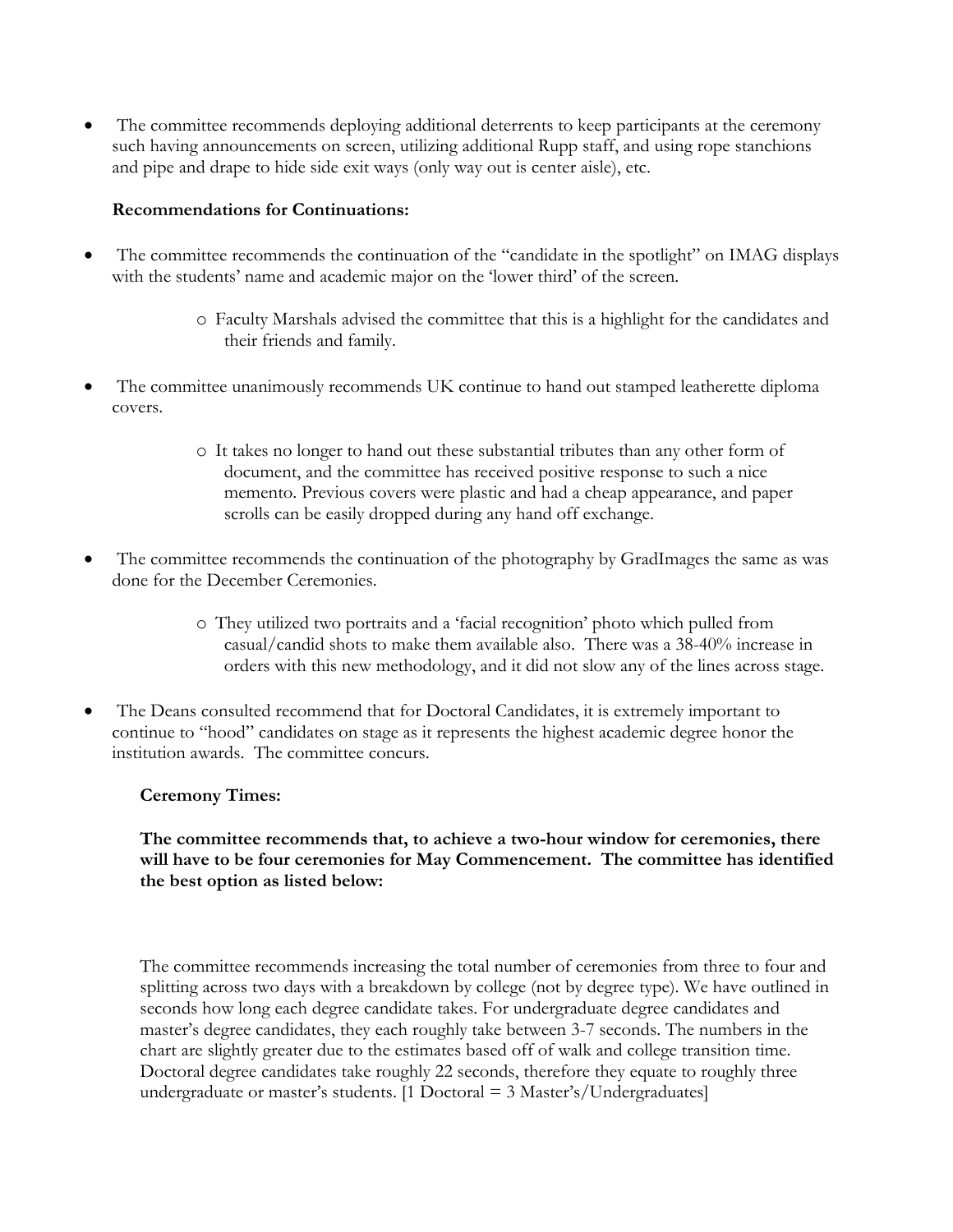| <b>Total Seconds</b> | Degree              | Seconds/Graduate |  |
|----------------------|---------------------|------------------|--|
| 7920                 | 1450 Undergraduates | 5 seconds        |  |
| 7200                 | 1166 Undergraduates | 6 seconds        |  |
| 2880                 | 402 Master's        | 7 seconds        |  |
|                      | 137 Doctoral        | 22 seconds       |  |

## **Advantages:**

- Deans and faculty of academic colleges would only need to attend one ceremony
- Combining doctoral, master's, and baccalaureate could increase faculty participation
- Seeing doctoral and master's presented could be an incentive for baccalaureate to continue with advanced study
- Even though this spreads out over two days, it makes for shorter days and more convenient travel for friends and families
- Breaking down the ceremonies by college (as opposed to separating graduate/professional students) was the Dean's unanimous preference

## **Disadvantages:**

- This represents a significant production staff and facility investment
- This will require two days actual production time
- In an informal MBA class poll, Master's students preferred not being in same ceremony as baccalaureates

Based off of last May's numbers, the committee proposes:

| Date       | Time        | Separated by college |
|------------|-------------|----------------------|
| Friday 5/5 | 10AM        | CAFE, CI, PH, GS $*$ |
|            |             | B&E, HS, FA, NUR,    |
|            | 2PM         | PHARM <sup>*</sup>   |
| Sunday 5/7 | <b>10AM</b> | A&S, SW, DES *       |
|            | 2PM         | ED, ENG, MED $*$     |

**\* Times may be adjusted but there should be 4 hours between start times in each block**